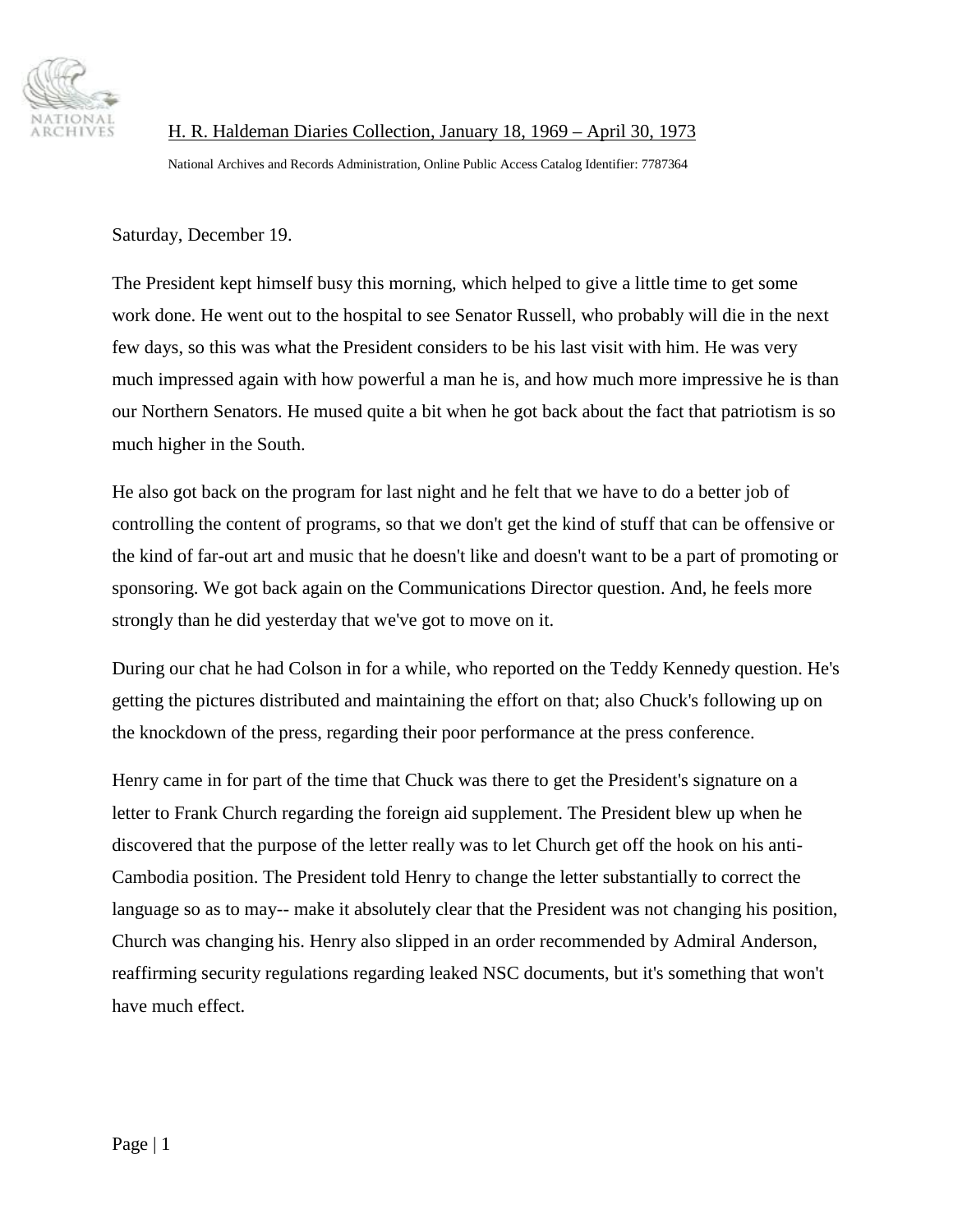

H. R. Haldeman Diaries Collection, January 18, 1969 – April 30, 1973

National Archives and Records Administration, Online Public Access Catalog Identifier: 7787364

After Colson left, the President got to pondering the possibility of him as Director of Communications. He's very much intrigued with trying this as a possibility, but there would be some real problems.

We discussed some more of the idea of a TV show with Nancy Dickerson. The general consensus now is to do it just with her, not the networks. The President's back on the favorable line on that, although there's some, now, some staff disagreement. He wants Paul Keyes and others to go to work on potential questions that would give good insight into the man. Also, he wants Carruthers' ideas on locale, and so on.

In spite of last night's program disaster, he wants to consider David Frost as an interviewer, with the idea of then getting the program on a network or something; the idea being that Frost is more well-known and might be a safer guy to use as an interviewer.

We had a long meeting with the Vice President, Ehrlichman, and Finch this morning regarding his takeover of the office—or the responsibility—for relations with Governors, mayors, and county executives. It went pretty well. VP was in a good mood, wearing a t-shirt and a sort of sweat jacket. He is obviously very anxious to take on this responsibility on a full-scale basis and seems to understand the level of activity it will require of him, and wants to do it. It is astonishing how bad he is on judging staff, however. He feels that C.D. Ward is our very top man on inter-governmental relations, and he wants to get three or four more like him in there. He even suggested bringing Chotiner in as a man to help him on this, which would have unmitigated disastrous effects from a PR viewpoint, at least.

The President asked me to call John Connally and then just after that, Connally called me. He's planning to come up Monday for a meeting with the Treasury staff, or Sunday night, then go back Monday afternoon for his anniversary Monday night. He read me some segments of an incredibly horrible, vicious column by Pete Hamill in the *New York Post* which really tore him apart. He showed great humor as he roared with laughter about some of the really vicious